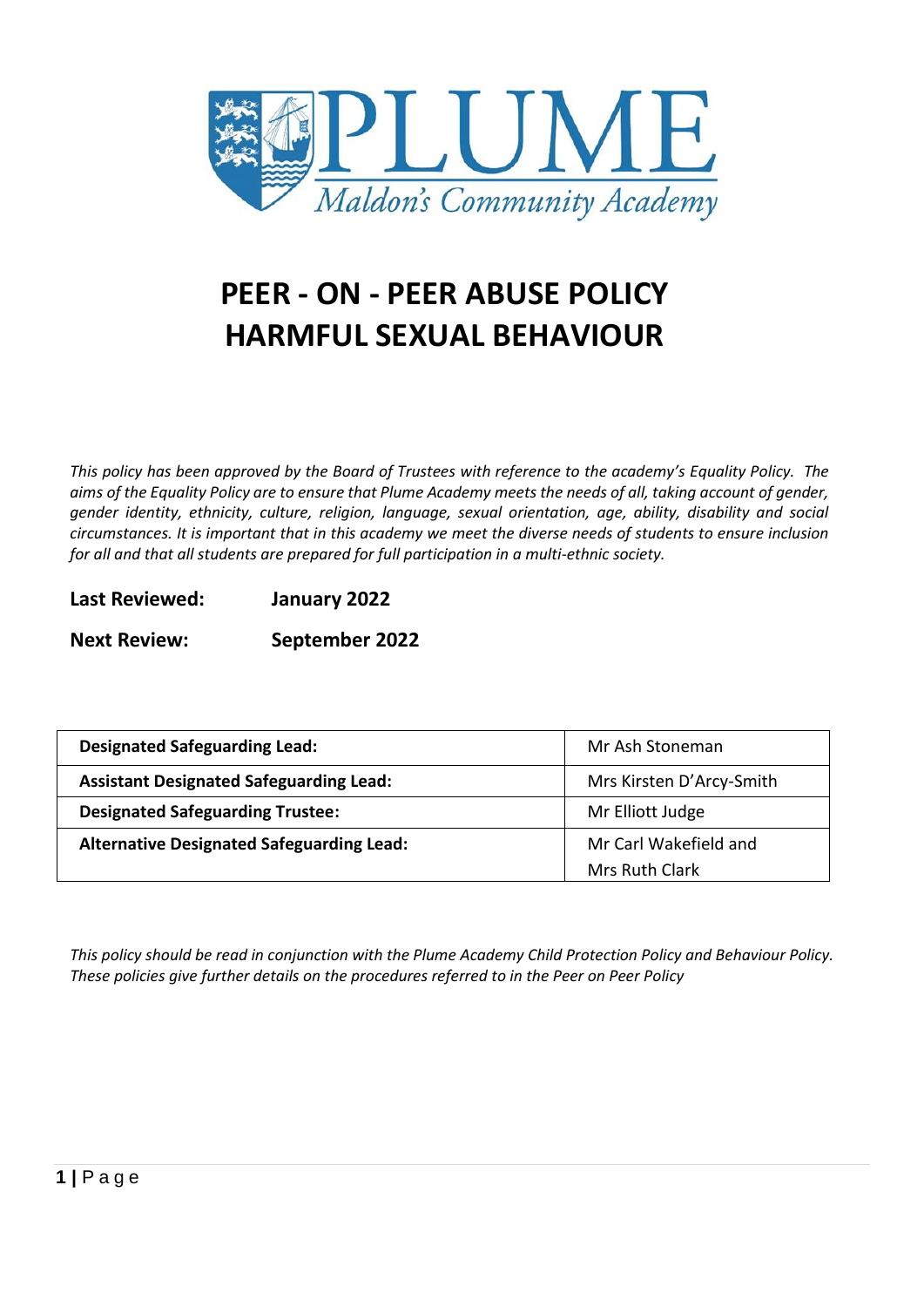| <b>Contents</b> |                                                                                               |
|-----------------|-----------------------------------------------------------------------------------------------|
| $\mathbf{1}$    | Introduction                                                                                  |
| $\overline{2}$  | <b>Definition of sexual abuse</b>                                                             |
| 3               | Harmful sexual behaviour                                                                      |
| 4               | How we seek to minimise the risk of harmful sexual behaviour                                  |
|                 | Children and young people<br>$\bullet$                                                        |
|                 | <b>Parents and carers</b>                                                                     |
|                 | <b>Staff</b>                                                                                  |
| 5               | Our response to an incident / allegation                                                      |
|                 |                                                                                               |
|                 | <b>Recording</b><br>٠                                                                         |
|                 | Investigation<br><b>Risk Assessment</b>                                                       |
|                 |                                                                                               |
| 6               | <b>Guiding principles</b>                                                                     |
|                 | <b>Considerations</b><br>$\bullet$                                                            |
|                 | Supporting the child or young person who has allegedlyexperienced harmful sexual<br>$\bullet$ |
|                 | behaviour                                                                                     |
|                 | Supporting the child or young person who has allegedlydisplayed harmful sexual<br>$\bullet$   |
|                 | behaviour                                                                                     |
| $\overline{7}$  | <b>Investigation outcomes</b>                                                                 |
|                 | <b>Manage internally</b><br>$\bullet$                                                         |
|                 | <b>Early Help</b>                                                                             |
|                 | Requests for support to Children's Social Care                                                |
|                 | <b>Reporting to the police</b>                                                                |
| 8               | <b>Review</b>                                                                                 |
|                 |                                                                                               |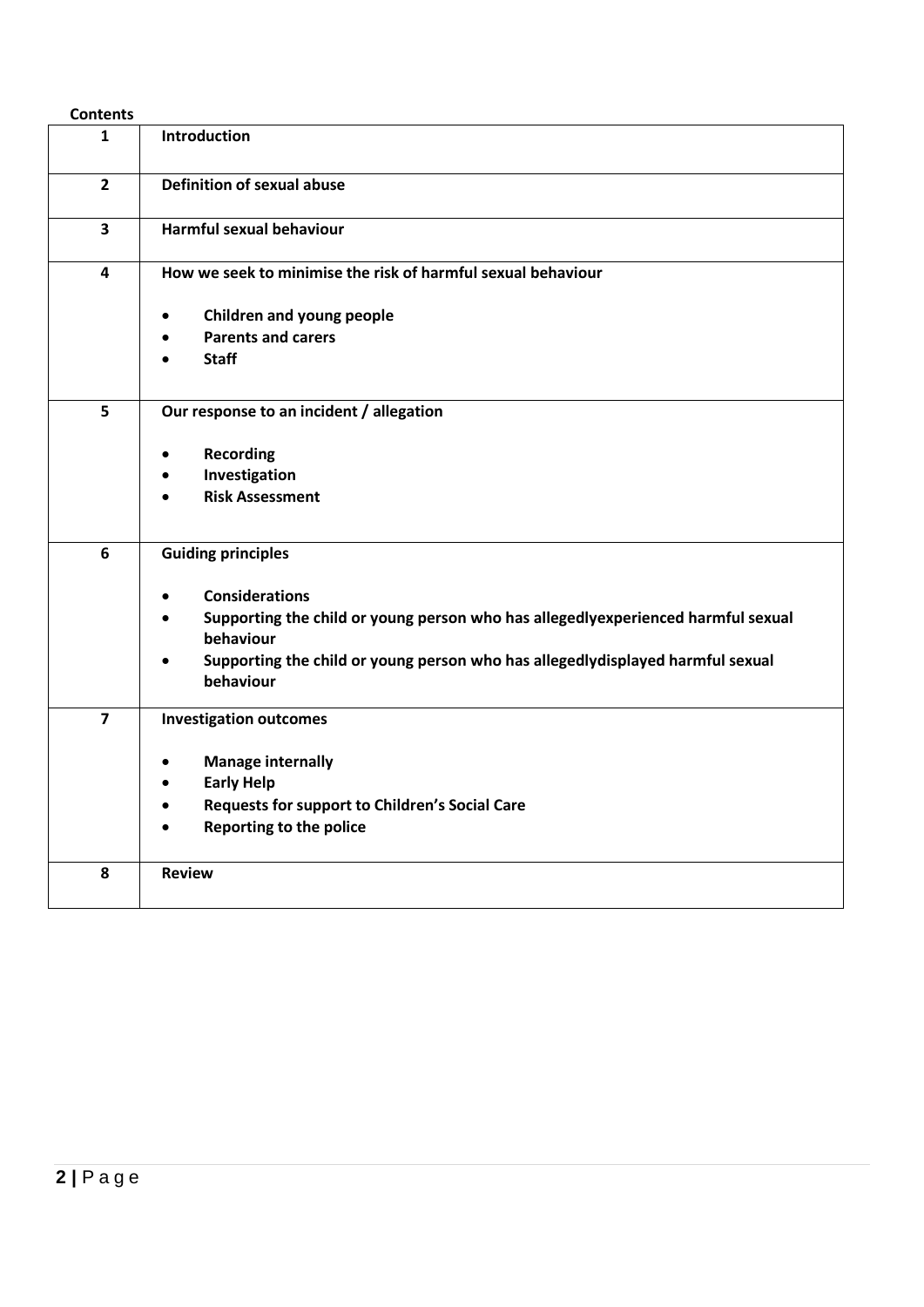## **1. Introduction**

It is normal for some children and young people (CYP) to display sexualised behaviour towardstheir peers as they develop. However, sexualised behaviour between peers that has become harmful or abusive is unacceptable and must be addressed.

Our academy recognises that CYP are vulnerable to and capable of abusing their peers sexually. We consider any allegation of peer-on-peer sexual abuse seriously and do not tolerate or pass off harmful sexual behaviour as 'banter', 'just having a laugh' or 'part of growing up'. These allegations are managed in the same way as any other child protection concern and follow the same procedures, including seeking advice and support from other agencies as appropriate.

This policy is in line with the safeguarding requirements in [Keeping Children Safe in Education](https://eur02.safelinks.protection.outlook.com/?url=https%3A%2F%2Fassets.publishing.service.gov.uk%2Fgovernment%2Fuploads%2Fsystem%2Fuploads%2Fattachment_data%2Ffile%2F954314%2FKeeping_children_safe_in_education_2020_-_Update_-_January_2021.pdf&data=04%7C01%7C%7Cf2e9fff87b2149eb72d208d8fe84ac80%7Ca8b4324f155c4215a0f17ed8cc9a992f%7C0%7C0%7C637539193225028841%7CUnknown%7CTWFpbGZsb3d8eyJWIjoiMC4wLjAwMDAiLCJQIjoiV2luMzIiLCJBTiI6Ik1haWwiLCJXVCI6Mn0%3D%7C1000&sdata=VnfJGiVrh%2BweNNu%2BiwjdcWv8RJzWF6EvSn1d8NGC7oE%3D&reserved=0) (Department for Education ('DfE'), 2021), which we must work to; Part 5 of the Keeping Children Safe in Education statutory guidance sets out how academies should manage reports of child-on- child sexual violence and harassment. This policy also links to the guidance issued by the DfE in 2018: Sexual violence and sexual [harassment](https://eur02.safelinks.protection.outlook.com/?url=https%3A%2F%2Fwww.gov.uk%2Fgovernment%2Fpublications%2Fsexual-violence-and-sexual-harassment-between-children-in-schools-and-colleges&data=04%7C01%7C%7Cf2e9fff87b2149eb72d208d8fe84ac80%7Ca8b4324f155c4215a0f17ed8cc9a992f%7C0%7C0%7C637539193225038798%7CUnknown%7CTWFpbGZsb3d8eyJWIjoiMC4wLjAwMDAiLCJQIjoiV2luMzIiLCJBTiI6Ik1haWwiLCJXVCI6Mn0%3D%7C1000&sdata=ZYrHV9%2FJUndIMjNVX505sSFT9UICMSs637uOd9Oag4Q%3D&reserved=0) between children in [academies](https://eur02.safelinks.protection.outlook.com/?url=https%3A%2F%2Fwww.gov.uk%2Fgovernment%2Fpublications%2Fsexual-violence-and-sexual-harassment-between-children-in-schools-and-colleges&data=04%7C01%7C%7Cf2e9fff87b2149eb72d208d8fe84ac80%7Ca8b4324f155c4215a0f17ed8cc9a992f%7C0%7C0%7C637539193225038798%7CUnknown%7CTWFpbGZsb3d8eyJWIjoiMC4wLjAwMDAiLCJQIjoiV2luMzIiLCJBTiI6Ik1haWwiLCJXVCI6Mn0%3D%7C1000&sdata=ZYrHV9%2FJUndIMjNVX505sSFT9UICMSs637uOd9Oag4Q%3D&reserved=0) and colleges.

## **2. Definition of sexual abuse**

Forcing or enticing a child or young person to take part in sexual activities, not necessarily involving a high level of violence, whether or not the child is aware of what is happening. The activities may involve physical contact, including assault by penetration (for example rape or oral sex) or non- penetrative acts such as masturbation, kissing, rubbing and touching outside of clothing. They may also include non-contact activities, such as involving children in looking at, or in the production of, sexual images, watching sexual activities, encouraging children to behave in sexually inappropriate ways, or grooming a child in preparation for abuse. Sexual abuse can take place online, and technology can be used to facilitate offline abuse.

The sexual abuse of children by other children is a specific safeguarding issue in education.

(Keeping children safe in education, DfE, 2021)

## **3. Harmfulsexual behaviour**

Harmful sexual behaviour can manifest itself in many ways. This may include:

- inappropriate or unwanted sexualised touching;
- sexual violence and sexual harassment;

 up skirting, which typically involves taking a picture under a person's clothing without them knowing, with the intention of viewing their genitals or buttocks to obtain sexual gratification, or cause the victim humiliation, distress, or alarm;

 pressurising, forcing, or coercing someone to share nude images (known as sexting or youth produced sexual imagery);

- sharing sexual images of a person without their consent;
- bullying of a sexual nature online or offline, for example sexual or sexist name-calling.

Our academy also understands the different gender issues that can be prevalent when dealing with harmful sexual behaviour.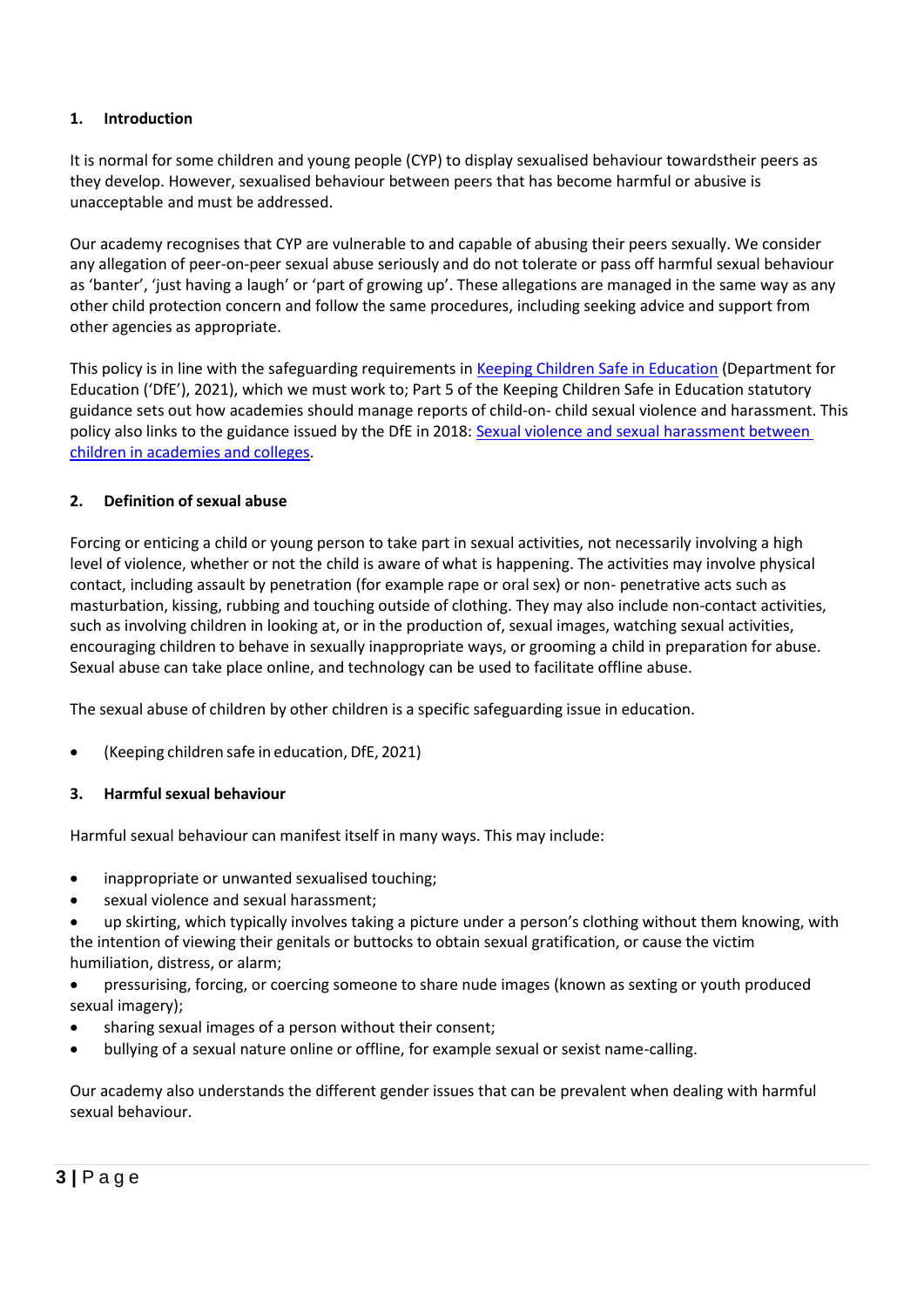CYP can experience harmful sexual behaviour in various settings. This includes at the academy, at home (or at another home), in public places, and online. At the academy, issues can occur in places which are supervised and unsupervised. For example, abuse may occur in toilets, corridors, changing areas, common rooms, outside spaces such as the playground and sports facilities, and when CYP are travelling home.

## **4. How we seek to minimise the risk of harmful sexual behaviour**

The principle aim of our approach is to foster the conditions in which our students can aspire to and realise safe and healthy relationships, at the academy and as they continue in life. We work to a culture in which the voice of our CYP is central, where pupils feel able to share their concerns openly, knowing that they will be listened to, and that they will not be judged.

## **Children and young people**

We use relationships, sex and health education (RE or RSE and Health Education curriculum) to help our pupils understand, in an age-appropriate way, what harmful sexual behaviour is, including by peers. We teach them the knowledge they need to recognise and report abuse, including emotional, physical, and sexual abuse. We also teach them about the importance of making sensible decisions to stay safe (including online), whilst being clear that if a CYP is abused, it is never their fault.

We help our pupils to develop the skills to understand:

- what constitutes harmful sexual behaviour;
- that such behaviour is not acceptable;
- the possible reasons for such behaviour, and vulnerability of perpetrators;

 that they must tell a trusted adult if someone is behaving in a way that makes them feel uncomfortable – and must tell a trusted adult if they witness such behaviour towards others.

We understand our students may not always feel able to talk to adults about peer-on-peer sexual abuse. To help them, we will encourage them to share their thoughts and opinions, respond to their concerns, and respect and listen to them. We want our students to feel confident that any concerns they raise will be responded to appropriately.

## **Parents and carers**

It is important that parents and carers understand what is meant by harmful sexual behaviour and reinforce key messages from the academy at home. We work in partnership with parents / carers to support our students and want to help them keep their child/ren safe. Parents and carers should understand:

- the nature of harmful sexual behaviour;
- the effects of harmful sexual behaviour on CYP;
- the likely indicators that such behaviour may be taking place;
- what to do if it is suspected that peer on peer sexual abuse has occurred;

Further information to support parents and carers in relation to harmful sexual behaviour is available online, including on th[e NSPCC](https://www.nspcc.org.uk/what-is-child-abuse/types-of-abuse/child-sexual-abuse/#support) and Lucy Faithfull [Foundation](https://www.lucyfaithfull.org.uk/parents-protect.htm) websites.

## **Staff**

**4 |** P a g e Our staff undertake annual safeguarding training where the different types of abuse and neglect are discussed;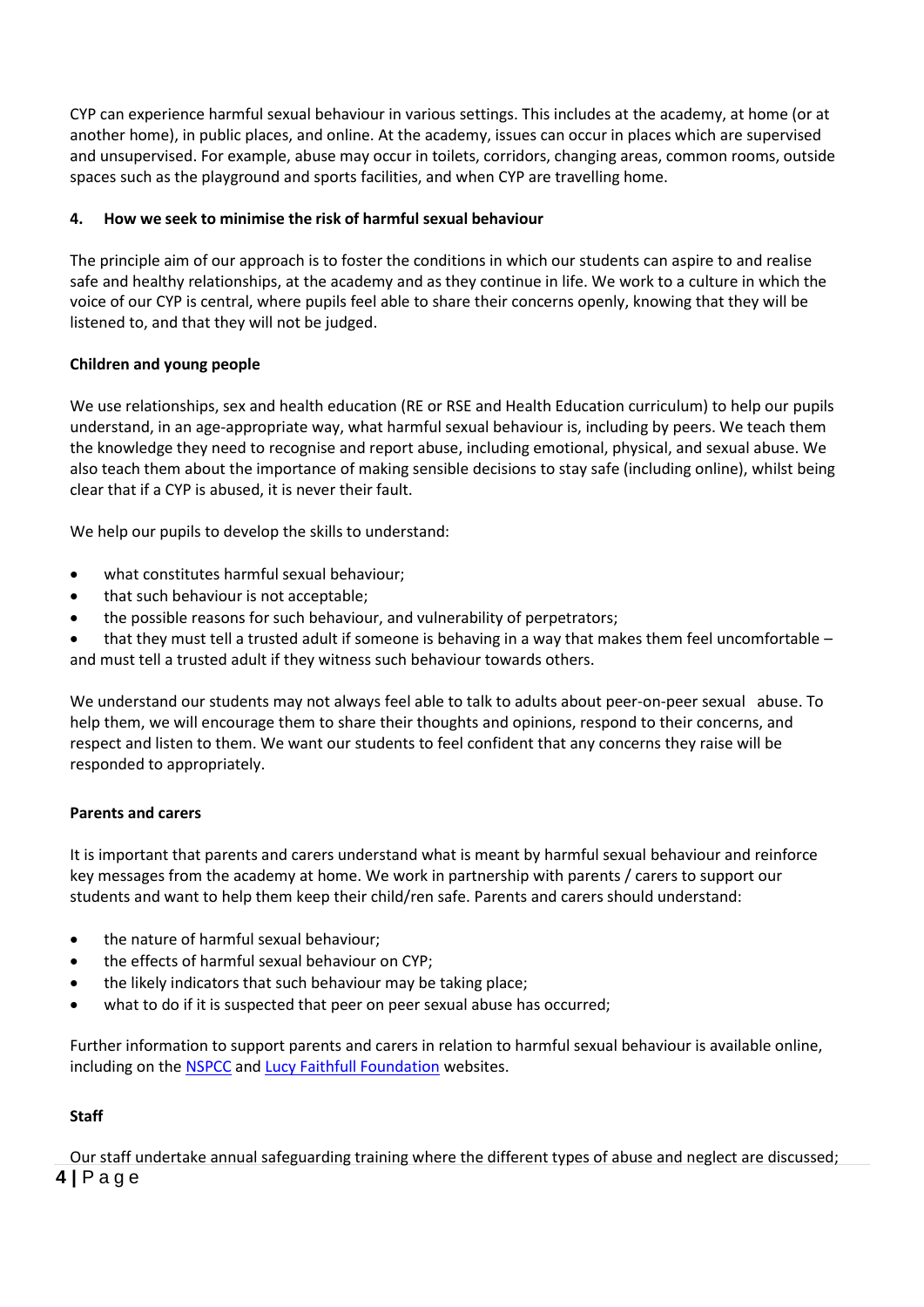this includes information about harmful sexual behaviour and our expectations for staff vigilance about this and other potential types of abuse. Staff also receive updates on safeguarding issues throughout the academy year, including about the nature and prevalence of harmful sexual behaviour, where appropriate.

Importantly, the training also ensures that our staff know what to do if they receive a report that harmful sexual behaviour may have occurred, including how to support CYP.

## **5. Our response to an incident / allegation**

The wellbeing of our students is always central to our response to an allegation or incident of harmful sexual behaviour. Any CYP reporting a concern will be treated respectfully. We will reassure them that they are being taken seriously and that they will be supported and kept safe; no CYP will be given the impression that they are creating a problem by reporting abuse or made to feel ashamed.

Our staff will never promise confidentiality to the CYP as the concern will need to be shared further. The academy's Designated Safeguarding Lead will need to be informed as soon as possible of any incident and the details may also need to be shared with Children's Social Care / the police and other specialist agencies. We have in place effective working relationships with our safeguarding partners, which are essential to ensuring that concerns are appropriately managed.

We will explain next steps to the CYP so they understand what will happen, including who will be informed. Where the CYP already has Social Care involvement, such as a Looked After Child, a Child In Need or a child with a Child Protection Plan, we will inform the child's Social Worker and work in partnership with them as appropriate.

Whilst we establish the facts of the case and start the process of liaising with other agencies as appropriate, we will consider how best to keep the victim and alleged perpetrator a reasonable distance apart on academy premises, and where applicable, on transport to and from the academy.

Where an incident includes an online element, we will always work in accordance with appropriate guidance, taking advice from other partners as necessary. Our staff will not view an indecent image of a CYP unless absolutely necessary, nor forward it for any reason.

## **Recording**

It is essential that information relating to allegations about harmful sexual behaviour are recorded within our academy, as with any other child protection concern – and in line with our Child Protection Policy. The record may form part of a statutory assessment by Children's Social Care or by another agency.

Any member of staff receiving a disclosure of harmful sexual behaviour or noticing signs or indicators of this, will record it as soon as possible, noting what was said or seen (if appropriate, using a body map to record), giving the date, time and location. The facts will be recorded as the CYP presents them.

The record will then be presented to the Designated Safeguarding Lead (or Assistant), who will decide on appropriate action and record this accordingly.

If a CYP is at immediate risk of harm, staff will speak with the Designated Safeguarding Lead or Assistant first, and deal with recording as soon as possible afterwards.

All related concerns, discussions, decisions, and reasons for decisions will be dated and signed and will include the action taken.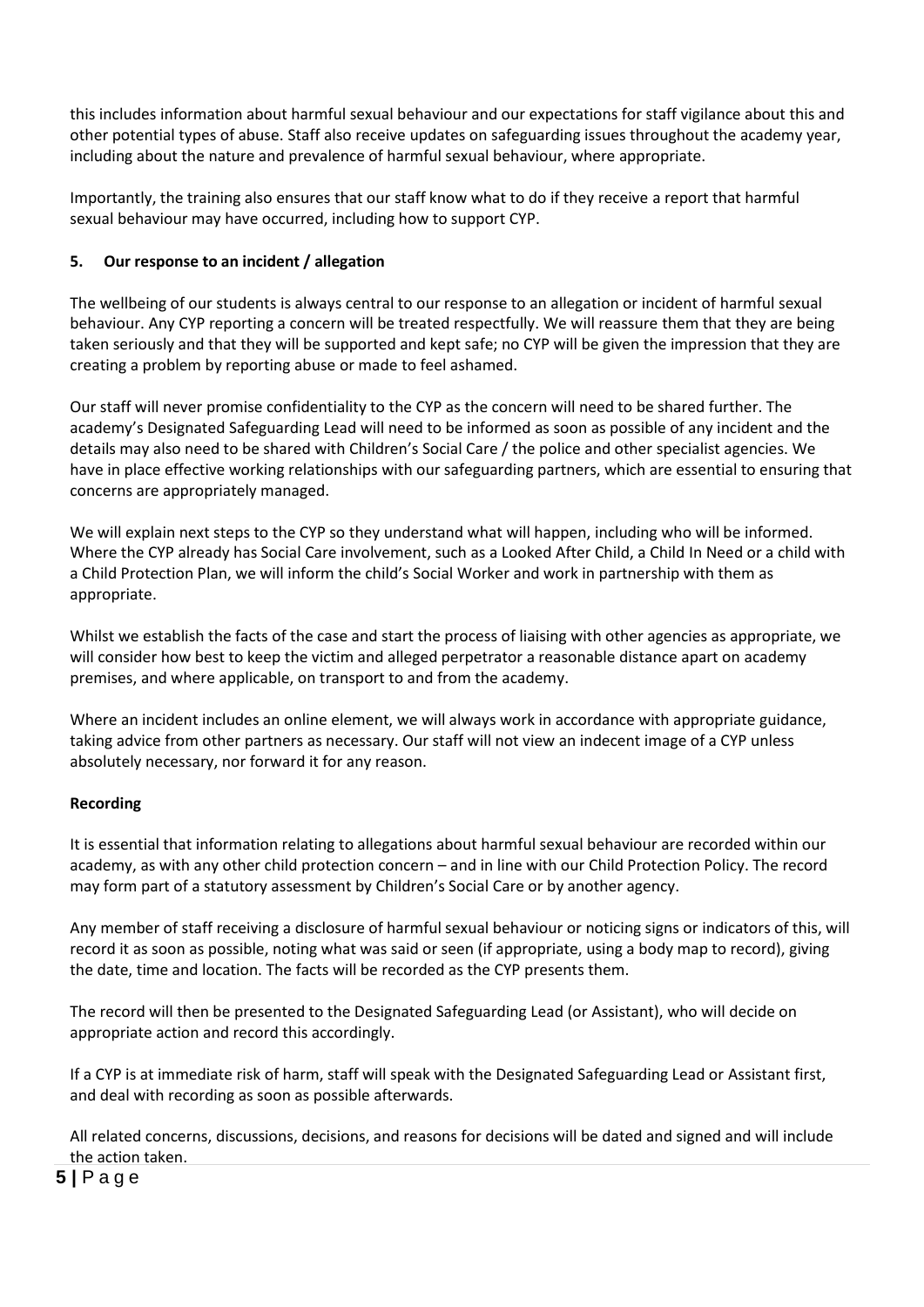#### **Investigation**

The Designated Safeguarding Lead will be responsible for leading investigations, and for liaising with other agencies as appropriate, for example Children's Social Care and the police. They will also be the main point of contact for parents and carers. The Designated Lead will ensure there are accurate records of each stage of the investigation and that any supporting information is included in the Child Protection files.

#### **Risk Assessment**

We will complete a risk assessment following a report of harmful sexual behaviour, considering all CYP involved in an incident. We will also consider all other pupils at our academy and any actions that may be appropriate to protect them.

Risk assessments will be regularly reviewed to ensure they remain relevant and fit for purpose. Where appropriate, the affected CYP and their parents and carers will be invited to contribute to the completion and review of the risk assessment.

#### **6. Guiding principles**

The safety of our students is paramount. We will use a proportionate approach, basing our actions on the principle that harmful sexual behaviour is not acceptable and will not be tolerated.

All concerns will be considered carefully and on a case by case basis, underpinned by robust risk assessments. Our actions will not be judgemental about the guilt of the alleged perpetrator and will always be taken in the interests of all CYP concerned.

Our approach will help us to ensure that all pupils are protected and supported appropriately. The following principles will guide us:

 the wishes of the CYP in terms of how they want to proceed – the victim will be given as much control as is reasonably possible over decisions regarding how any investigation will be progressed and any support that they will be offered;

- the nature of the alleged incident(s), including whether a crime may have been committed;
- the ages and developmental stages of all CYP involved;
- consideration of any power imbalance between the CYP for example, is the alleged perpetrator

significantly older, more mature, or more confident / does the victim have a disability or learning difficulty;

- consideration of whether the alleged incident a one-off or a sustained pattern of abuse;
- consideration of any ongoing risks to the victim, other CYP, or staff;
- consideration of any other related issues and wider context.

#### **Supporting the CYP who has allegedly experienced harmful sexual behaviour**

We will assess what short-term and long-term support a CYP may need to help them manage the immediate aftermath of an incident, and to recover from what they have experienced. The CYP's existing support network will be central to this work; we will work with other partners as appropriateand in accordance with the CYP's wishes and, wherever appropriate, in discussion with parents / carers.

We will consider what is necessary to support the CYP straightaway, for example by making adaptations to their timetable and in-academy support and taking steps to protect them from attention or peer pressure they may experience due to making a report. This work will be guided by a robust risk assessment process, and we will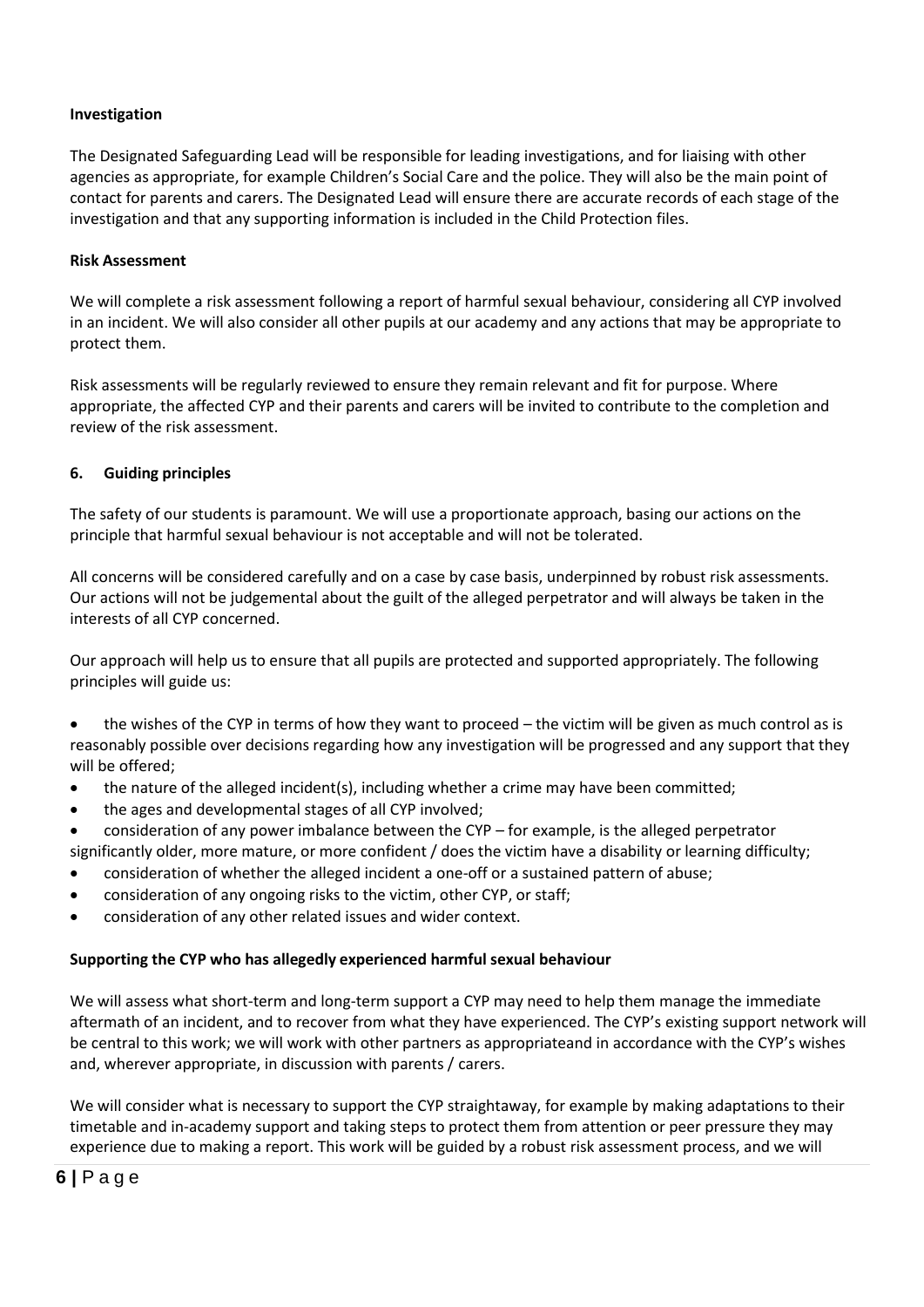ensure that the CYP and their parents / carers have an opportunity to contribute. We will also ensure there is regular review of arrangements to be confident they meet the needs of all involved.

It may be necessary to make requests for support to mental health and wellbeing services or for therapeutic intervention. We may also need to link with other agencies to remove inappropriate material from the Internet, such as the Internet Watch [Foundation.](https://www.iwf.org.uk/)

#### **Supporting the CYP who has allegedly displayed harmful sexual behaviour**

We have a duty of care to all students, and we will protect and support CYP who have displayed abusive or harmful sexual behaviour. We will do this through considering the needs of the CYP, any risks to their safety and what multi-agency responses are needed to support them and their family. This work will be guided by a robust risk assessment process, and we will ensure that the CYP and their parents / carers have an opportunity to contribute. We will also ensure there is regular review of arrangements to be confident they meet the needs of all involved.

Some CYP may not realise they have behaved abusively. We will avoid using language that may make them feel judged or criminalised and ensure that any intervention will be at the least intrusive level required to effectively address the behaviour.

We will consider appropriate sanctions using our behaviour policy, and work with the CYP and their support network to consider measures that may help to address the CYP's behaviour.

#### **7. Investigation outcomes**

Our investigation of an allegation or incident as set out in this policy will enable us to determine the outcome, working with our safeguarding partners as appropriate. We will always seek to ensure that the outcome of an investigation is appropriate and proportionate to the circumstances in relation to the report. Various options are open to us, as set out below:

#### **Manage internally**

In some cases, for example, one-off incidents, we may take the view that the CYP concerned are not in need of early help or statutory intervention. In these cases, we will follow our other academy policies in addressing matters, for example our behaviour / anti-bullying policies.

We will also consider what support the CYP involved may need going forward - for example, pastoral support, counselling services, and ensuring that there is a trusted adult for those affected to speak with if they wish to. We will also consider whether any intervention or support is required as part of a whole setting approach or with the wider academy community.

## **Early Help**

Where statutory intervention is not required or agreed, we may use early help instead. This means providing support as soon as a problem emerges, at any point in a CYP's life. We will work with parents and carers and other relevant partners when following this approach, which can be particularly useful in addressing non-violent harmful sexual behaviour and may prevent escalation.

## **Requests for support to Children's Social Care**

**7 |** P a g e Where a CYP has been harmed, is at risk of harm, or is in immediate danger, we will make a request for support to Children's Social Care. We will generally inform parents and carers of this unless to do so may put a CYP at